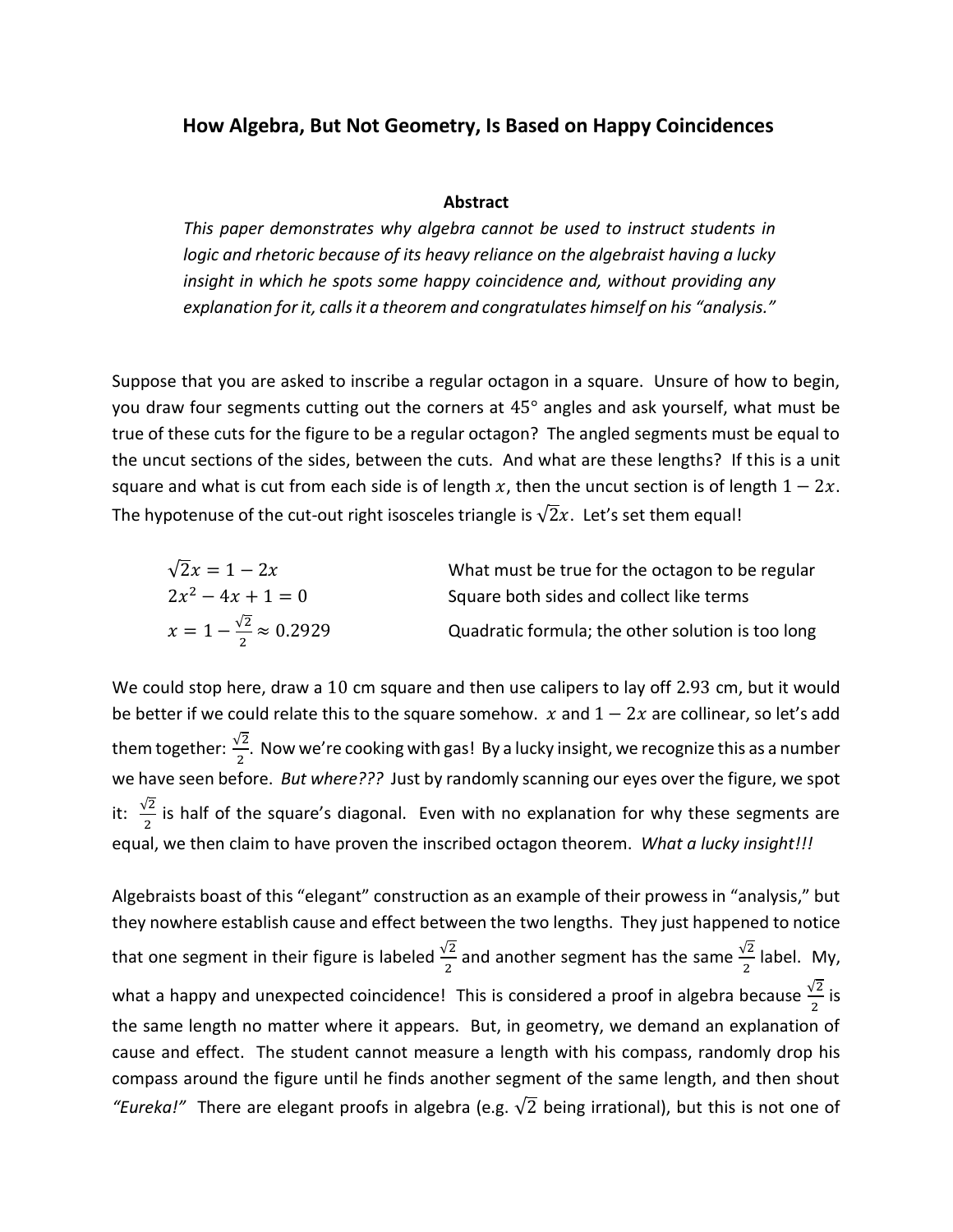them. *Common Core* shills like this proof because they have never studied geometry and they need an excuse to replace geometry with algebra. But the role that such happy coincidences play in algebra excludes algebra from instructing students in logic and rhetoric, which is our purpose.

Now let's do it right! A real mathematician does not accept two segments being the same length without an explanation of *why* they are. Rigor demands that we demonstrate cause and effect.

The following proof cites some basic geometry theorems:

- 1. Side–Angle–Side (SAS) Congruence
- 2. Isosceles Triangle Theorem Converse
- 3. Angle–Angle–Side (AAS) Congruence
- 4. Angle Sum Theorem
- 5. Isosceles Angle Theorem
- 6. Squares, Rectangles and Rhombi Theorem #1 The diagonals of a square bisect each other and the vertex angles.

These are generally assumed of first-year geometry students; for reference, see *Geometry–Do*. 1

# *Inscribed Octagon Theorem*

*Given a square with circles around each vertex of radii equal to half the diagonal, the circles cut the square at the vertices of a regular octagon.*

# *Proof*

Given  $\overline{EFGH}$  square with center O, lay off  $\overline{EO}$  on  $\overrightarrow{EF}$  and  $\overrightarrow{FE}$  to *I* and *K*, respectively.  $\overline{EO} = \overline{FO}$  and ∠ $OEJ = \angle OFK = \frac{\rho}{2}$  $\frac{\rho}{2}$  by the squares, rectangles and rhombi theorem #1;  $\rho$ is a right angle. By SAS,  $\overline{OEJ} \cong \overline{OFK}$ . By the isosceles angle theorem, their base angles are ∠OKJ = ∠OJK =  $\frac{3}{4}$  $\frac{3}{4}\rho$ . By the isosceles triangle theorem converse,  $KJO$  is isosceles; by the angle sum theorem, its apex angle is  $\angle JOK = \frac{\rho}{2}$  $\frac{p}{2}$ . By the isosceles angle theorem, the supplements of the base angles of  $\overline{OEJ}$  and  $\overline{OFK}$  are ∠ $EKO = \angle FJO = \frac{5}{4}$  $\frac{3}{4}\rho$ . By AAS,  $\overline{EKO} \cong \overline{FJO}$  and, by the angle sum theorem, their apex angles are ∠ $KOE = \angle JOF = \frac{1}{4}$  $\frac{1}{4}\rho$ .

Lay off  $\overline{EO}$  on  $\overline{GF}$  to  $L$ . By an analogous construction, ∠ $LOF = \frac{1}{4}$  $\frac{1}{4}$  $\rho$  and  $LO = JO$ . By SAS,  $\overline{JOK} \cong \overline{LOJ}$ . Analogously, there are eight congruent triangles; thus, an octagon.

 $\overline{a}$ 1 www.researchgate.net/profile/Victor\_Aguilar4/publication/291333791\_Volume\_One\_Geometry\_without\_Multiplication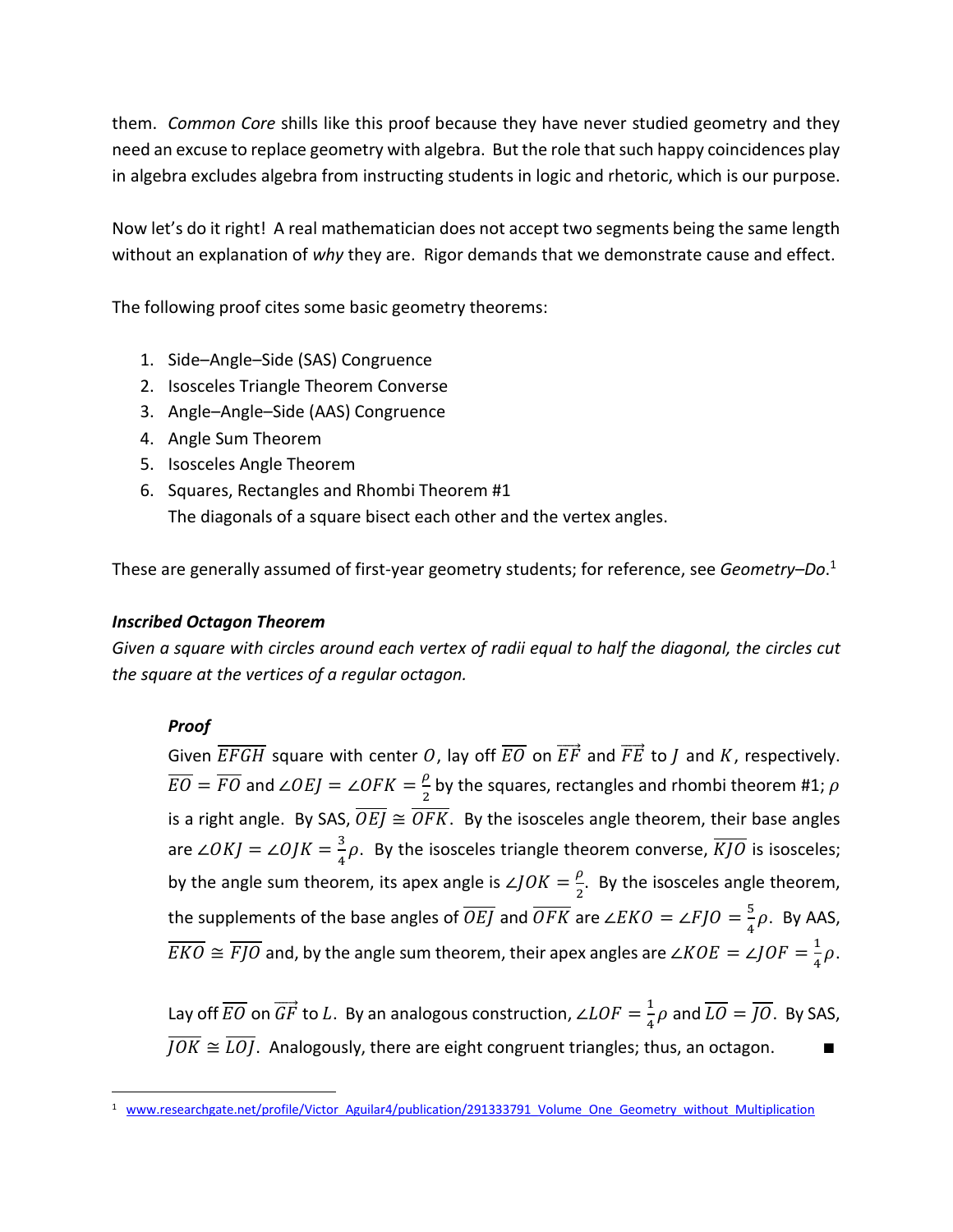This proof teaches logic and rhetoric far better than just saying, "Golly! Gee-whiz! This segment is the same length as that segment over there! Maybe there is like – *um* – some sort of connection between them. Let's call it a theorem and congratulate ourselves on our analysis!" Such reliance on happy coincidences is *not* elegant, whatever the *Common Core* shills might say.

To meet the severe teacher shortage in America, Traci Taylor<sup>2</sup> is recruiting at Starbucks!

*At the grocery store, at Target, at Starbucks, anywhere I go, if I meet someone who seems smart and engaging, I give them my card and say, "Be a teacher!" It doesn't matter what your circumstances are.*

Why is there such a severe shortage of mathematics teachers? Heather Voke<sup>3</sup> explains:

*Almost one third of all high school math teachers have neither a major nor a minor in math or a related field… One-fourth of all beginning teachers leave the classroom within the first four years… Even more alarming than the turnover rates themselves are data suggesting that the most intelligent and effective teachers leave the profession at the highest rates… new teachers who scored in the top quartile on their college entrance exams are nearly twice as likely to leave teaching than those with lower scores.*

Why are the good teachers leaving in droves? Because they are appalled by the incredibly low standards of *Common Core* mathematics. It is my contention that these low standards are a direct result of *Forum Geometricorum* promoting the idea that geometry is just a review of basic algebra that happens to be illustrated with triangles. Paul Yiu<sup>4</sup> writes:

*Like handling difficult problems in synthetic geometry with analytic geometry, one analyzes construction problems by the use of algebra… For all the strength and power of such algebraic analysis of geometric problems, it is often impractical to carry out detailed constructions with paper and pencil, so much so that in many cases one is forced to settle for mere constructability… Geometer's Sketchpad™.*

I wrote a 300-page geometry textbook and I *never*settled for mere constructability. I have higher standards than that. Paper and pencil constructions are *easy* if you know what you are doing! Low standards are not *forced* on me by *McGraw-Hill* trying to sell *Geometer's Sketchpad™*. I am above plugging a commercial product in the abstract of a paper about elegance in mathematics.

 $\overline{\phantom{a}}$ 

<sup>2</sup> [www.edsource.org/2017/fresno-tackles-its-shortage-of-math-and-science-teachers/581342](http://www.edsource.org/2017/fresno-tackles-its-shortage-of-math-and-science-teachers/581342)

<sup>3</sup> [www.ascd.org/publications/books/104138/chapters/Responding-to-the-Teacher-Shortage.aspx](http://www.ascd.org/publications/books/104138/chapters/Responding-to-the-Teacher-Shortage.aspx)

<sup>4</sup> [www.forumgeom.fau.edu/FG2005volume5/FG200512index.html](http://www.forumgeom.fau.edu/FG2005volume5/FG200512index.html)